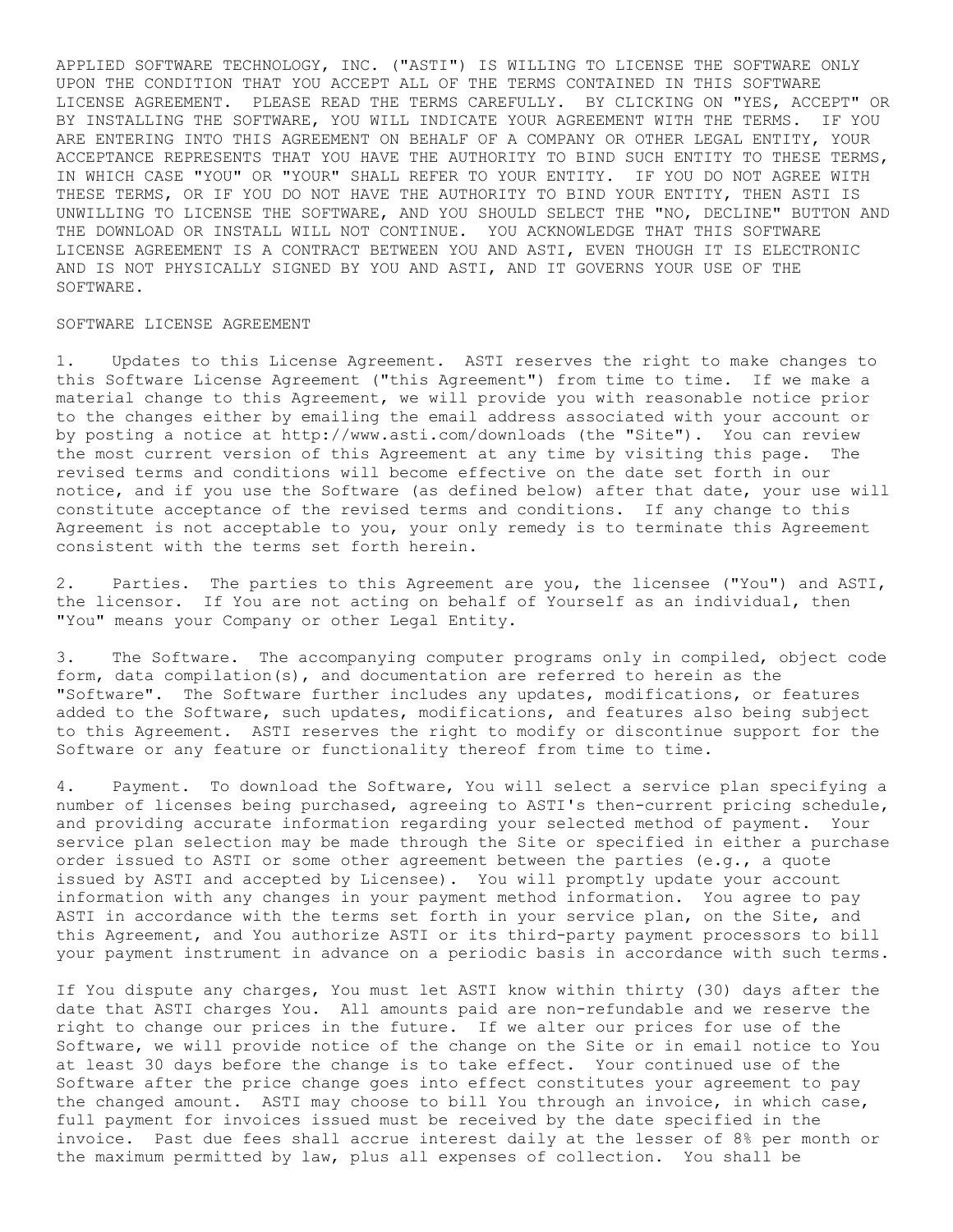responsible for all taxes associated with the Software other than U.S. taxes based on ASTI's net income.

All fees are exclusive of all federal, state, provincial, municipal, or other taxes which You agree to pay based on where You are located and/or primarily domiciled. Users with monthly paying subscriptions will be charged in advance each month beginning at execution of your Purchase Order ("Sign-up"). Accounts with annual paying subscriptions will be charged in advance each year beginning at Sign-up. All charges are non-refundable. No refunds or credits will be issued for partial periods of use, upgrade/downgrade refunds, or refunds for periods unused with an active subscription, including, but not limited to, instances involving the removal of a user. There are no charges for terminating this Agreement, and terminations prior to the end of their current billing cycle will not be charged again in the following cycle. The amount charged on the next billing cycle will be automatically updated to reflect any changes to your account, including the additional of licenses, upgrades, or downgrades.

5. Term and Termination For Registered Version License. This Agreement will continue in full effect unless and until it is terminated as described herein. Purchase orders that specify a monthly service plan that is paid monthly will automatically renew for additional months, and purchase orders that specify a yearly service plan that is paid annually will automatically renew for additional years.

Either party may terminate this Agreement, for any reason or no reason at all, upon one month's written notice to the other party. The foregoing notwithstanding, either party may terminate this Agreement immediately for a material breach hereof. Immediately upon termination of this license for any reason, You shall return to ASTI or destroy, at ASTI's option, all copies of the Software, including every component thereof, and documentation.

Termination of this Agreement shall be in addition to and not in lieu of any equitable remedies available to ASTI stemming from a material breach of this Agreement. All accrued rights to payments due under the terms of this Agreement shall survive termination.

6. Workstation License Grant. For each purchased workstation license of the Software, You are granted non-exclusive rights to install and use the Software on a single computer workstation. Except with ASTI's written approval, this excludes running the Software in virtual machines or any other type of virtual session. You may copy the Software for archival purposes, provided that any copy must contain the original Software's proprietary notices in unaltered form.

7. Server License Grant. For each purchased server license of the Software, You are granted non-exclusive rights to install and use the Software on a single operating system installation. The Software may be accessed by one or more users running the Software from a session on the operating system installation. You may copy the Software for archival purposes, provided that any copy must contain the original Software's proprietary notices in unaltered form.

8. Site License Grant. For each purchased site license of the Software, You are granted non-exclusive rights to install and use the Software on one or more computers or workstations owned and exclusively used by You. You may copy the Software for archival purposes, provided that any copy must contain the original Software's proprietary notices in unaltered form.

9. Restrictions. You may not: (i) permit others to use the Software, except as expressly provided above for authorized network use; (ii) modify or translate the Software; (iii) reverse engineer, decompile, or disassemble the Software, except to the extent this restriction is expressly prohibited by applicable law; (iv) create derivative works based on the Software; (v) merge the Software with another product;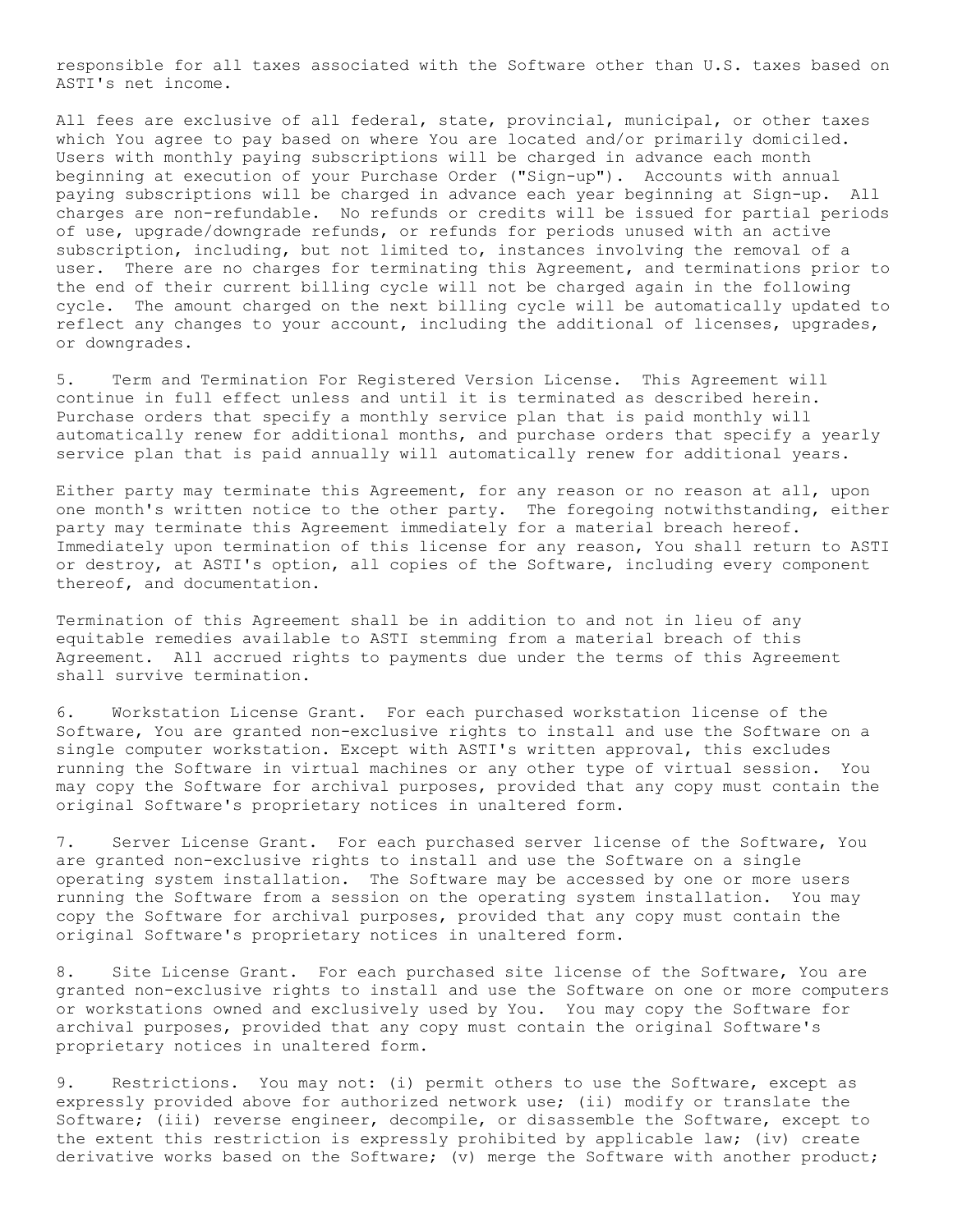(vi) copy the Software, except as expressly provided above; or (vii) remove or obscure any proprietary rights notices or labels on the Software.

10. Purchase of Additional Licenses. Registered users of the Software may purchase license rights for additional authorized use of the Software in accordance with ASTI's then-current pricing schedule (which may be made available on the Site). Such additional licenses shall be governed by the terms and conditions hereof. You agree that, absent ASTI's express written acceptance thereof, the terms and conditions contained in any purchase order or other document issued by You to ASTI for the purchase of additional licenses, shall not be binding on ASTI to the extent that such terms and conditions are additional to or inconsistent with those contained in this Agreement.

11. Transfers. You may make a one-time permanent transfer of all of your license rights to the Software to another party, provided that all of the following conditions are satisfied: (a) You notify us in writing of your intent to transfer your license rights and identify the party receiving the Software with complete contact information at least thirty (30) days prior to the proposed transfer; (b) ASTI provides prior written approval of the transfer, such approval not be unreasonably withheld; (c) the transfer must include all of the Software, including all its component parts, original media, printed materials and this License Agreement (no partial transfer will be approved); (d) You do not retain any copies of any version of the Software, full or partial, including copies stored on a computer or other storage device; and (e) the party receiving the Software reads and agrees to accept the then-current terms and conditions of this License Agreement. Notwithstanding the foregoing, we reserve the right to require the transfer of possession of all physical copies of the Software to us for purposes of re-issue of replacement copies to the party receiving the Software.

12. Ownership. ASTI and its suppliers own the Software, all physical and digital copies thereof, and all intellectual property rights embodied therein, including patent rights, trademark rights, copyrights and valuable trade secrets embodied in the Software's design and coding methodology. You acknowledge that the Software contains proprietary and non-public information ("Confidential Information") that is protected by applicable property and other laws, both domestically and internationally. This Agreement provides You only a personal, non-sublicensable, non-transferable (except as otherwise specified herein), and non-exclusive license to use the Software, and no ownership of any intellectual property. You further acknowledge and agree that the Software constitutes ASTI's valuable trade secrets and improper use or disclosure would cause ASTI irreparable harm. Accordingly, You agree to use the Software solely as authorized in this Agreement. We reserve all rights not expressly granted hereunder, including the right to require You to transfer possession of all physical copies of the Software to us for purposes of re-issue of replacement copies. All applicable rights to patents, copyrights, trademarks, and trade secrets in the Software and any ASTI services, or any modifications or derivative works made at Licensee's request, are and shall remain in ASTI.

From time to time, You may provide us with information about your use and experience with the Software, including any issues or suggestions ("Feedback"). You acknowledge that, in the course of using the Software, You may obtain or learn information relating to the Software or ASTI's know-how, which may include, without limitation, information relating to the Software's performance, reliability, stability, operation, techniques, processes, ideas, algorithms, or software design and architecture (collectively, "Proprietary Information"). For the sake of clarity, Feedback shall further include any error reports that may be generated and/or transmitted by the Software to ASTI. As between the parties, such Feedback and Proprietary Information belongs solely to ASTI and will be deemed Confidential Information of ASTI, and ASTI will be free to use such Feedback and Proprietary Information in any manner.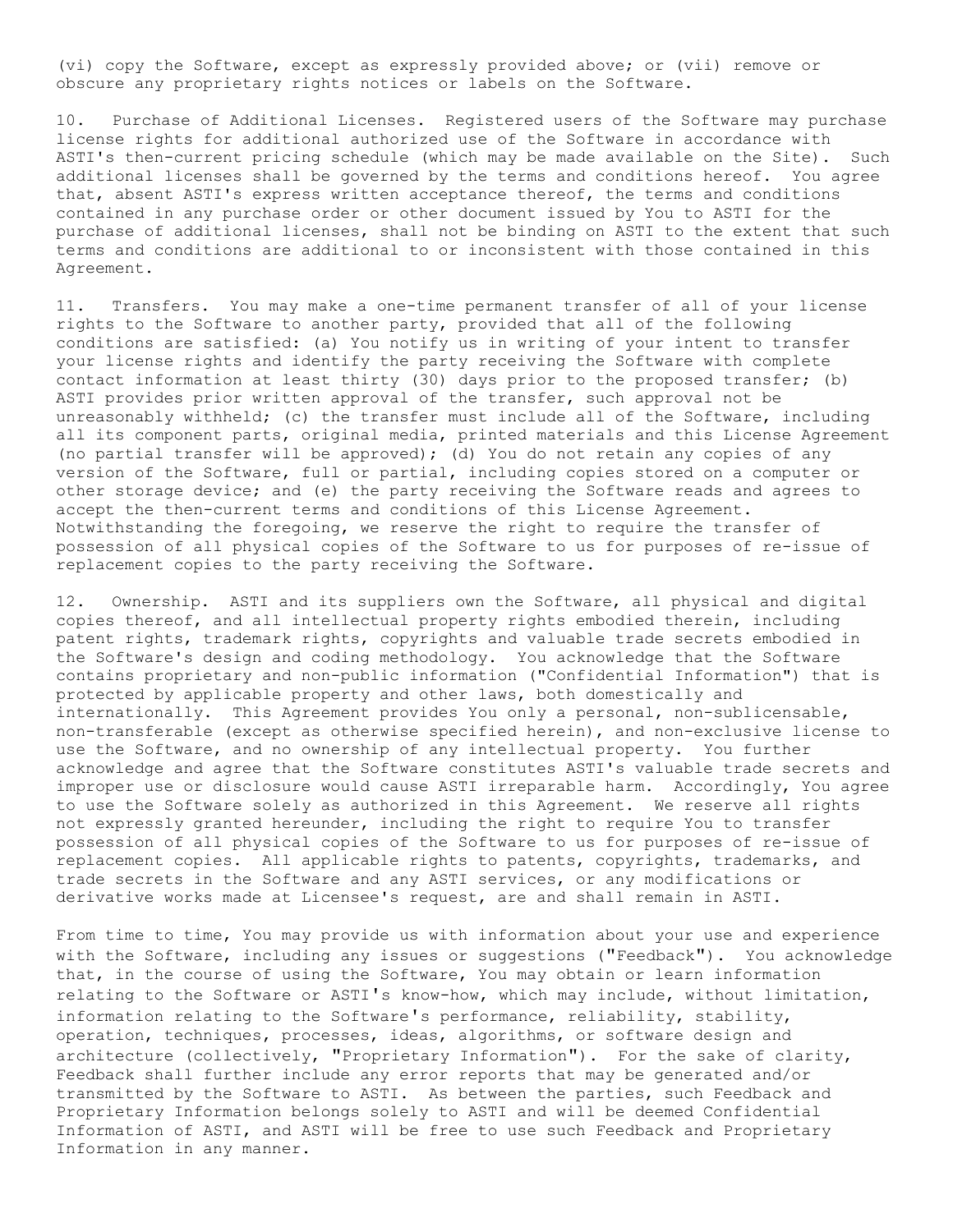If, as a result of any claim of infringement against any patent, copyright, license, or other property right, ASTI is enjoined from using the Software, or if ASTI believes that the Software is likely to become the subject of a claim of infringement, ASTI at its option and expense may procure the right for Licensee to continue to use the Software, or replace or modify the Software so as to make it noninfringing. If neither of these two options is reasonably practicable, ASTI may terminate or suspend the license granted herein on one (1) month's written notice and refund only the portion of the License Fees paid for the remaining period of the then-current term, and not the entire License Fees paid from Sign-up. The foregoing states the entire liability of ASTI with respect to infringement of any copyrights or patents by the Software or any parts thereof.

13. Data Collection. ASTI may transmit data from the computer executing the Software to systems controlled by ASTI for the purposes of license enforcement, product improvement, and service offerings. Licensee agrees that information requested by and provided to ASTI ("Usage Data"), such as (but not limited to) name, job title, email address, etc. is accurate to the best of Your knowledge. You may request a copy of the Usage Data collected by ASTI, however ASTI retains full ownership of the Usage Data.

14. Confidentiality. Each party agrees to treat all Confidential Information as confidential and not to use or disclose such Confidential Information except as necessary to perform its obligations under this Agreement. Both parties reserve the right to provide the Confidential Information to third parties as required and permitted by law (such as in response to a subpoena or court order), and to cooperate with law enforcement authorities in the investigation of any criminal or civil matter, provided the disclosing party provides advance written notice of any such disclosure to the disclosing party and the disclosing party has adequate time to seek a protective order.

15. Mechanical Contractors Association of America ("MCAA") Data. In the event the Software provided by ASTI contains licensed MCAA data, You agree to maintain compliance with usage terms defined by the MCAA license agreement. ASTI does not define MCAA usage terms nor does ASTI provide MCAA usage licenses.

16. Warranty Disclaimer; Limitation of Liability. ASTI PROVIDES THE SOFTWARE "AS-IS" AND PROVIDED WITH ALL FAULTS. NEITHER ASTI NOR ANY OF ITS SUPPLIERS OR RESELLERS MAKES ANY WARRANTY OF ANY KIND, EXPRESS OR IMPLIED. ASTI AND ITS SUPPLIERS SPECIFICALLY DISCLAIM THE IMPLIED WARRANTIES OF TITLE, NON-INFRINGEMENT, MERCHANTABILITY AND FITNESS FOR A PARTICULAR PURPOSE, SYSTEM INTEGRATION, AND DATA ACCURACY. THERE IS NO WARRANTY OR GUARANTEE THAT THE OPERATION OF THE SOFTWARE WILL BE UNINTERRUPTED, ERROR-FREE, OR VIRUS-FREE, OR THAT THE SOFTWARE WILL MEET ANY PARTICULAR CRITERIA OF PERFORMANCE, QUALITY, ACCURACY, PURPOSE, OR NEED. YOU ASSUME THE ENTIRE RISK OF SELECTION, INSTALLATION, AND USE OF THE SOFTWARE. THIS DISCLAIMER OF WARRANTY CONSTITUTES AN ESSENTIAL PART OF THIS AGREEMENT. NO USE OF THE SOFTWARE IS AUTHORIZED HEREUNDER EXCEPT UNDER THIS DISCLAIMER.

17. Local Law. If implied warranties may not be disclaimed under applicable law, then ANY IMPLIED WARRANTIES ARE LIMITED IN DURATION TO THE PERIOD REQUIRED BY APPLICABLE LAW. Some jurisdictions do not allow limitations on how long an implied warranty may last, so the above limitations may not apply to You. This warranty gives You specific rights, and You may have other rights which vary from jurisdiction to jurisdiction.

18. Limitation of Liability. INDEPENDENT OF THE FORGOING PROVISIONS, IN NO EVENT AND UNDER NO LEGAL THEORY, INCLUDING WITHOUT LIMITATION, TORT, CONTRACT, OR STRICT PRODUCTS LIABILITY, SHALL ASTI OR ANY OF ITS SUPPLIERS BE LIABLE TO YOU OR ANY OTHER PERSON FOR ANY INDIRECT, SPECIAL, INCIDENTAL, OR CONSEQUENTIAL DAMAGES OF ANY KIND, INCLUDING WITHOUT LIMITATION, DAMAGES FOR LOSS OF GOODWILL, WORK STOPPAGE, COMPUTER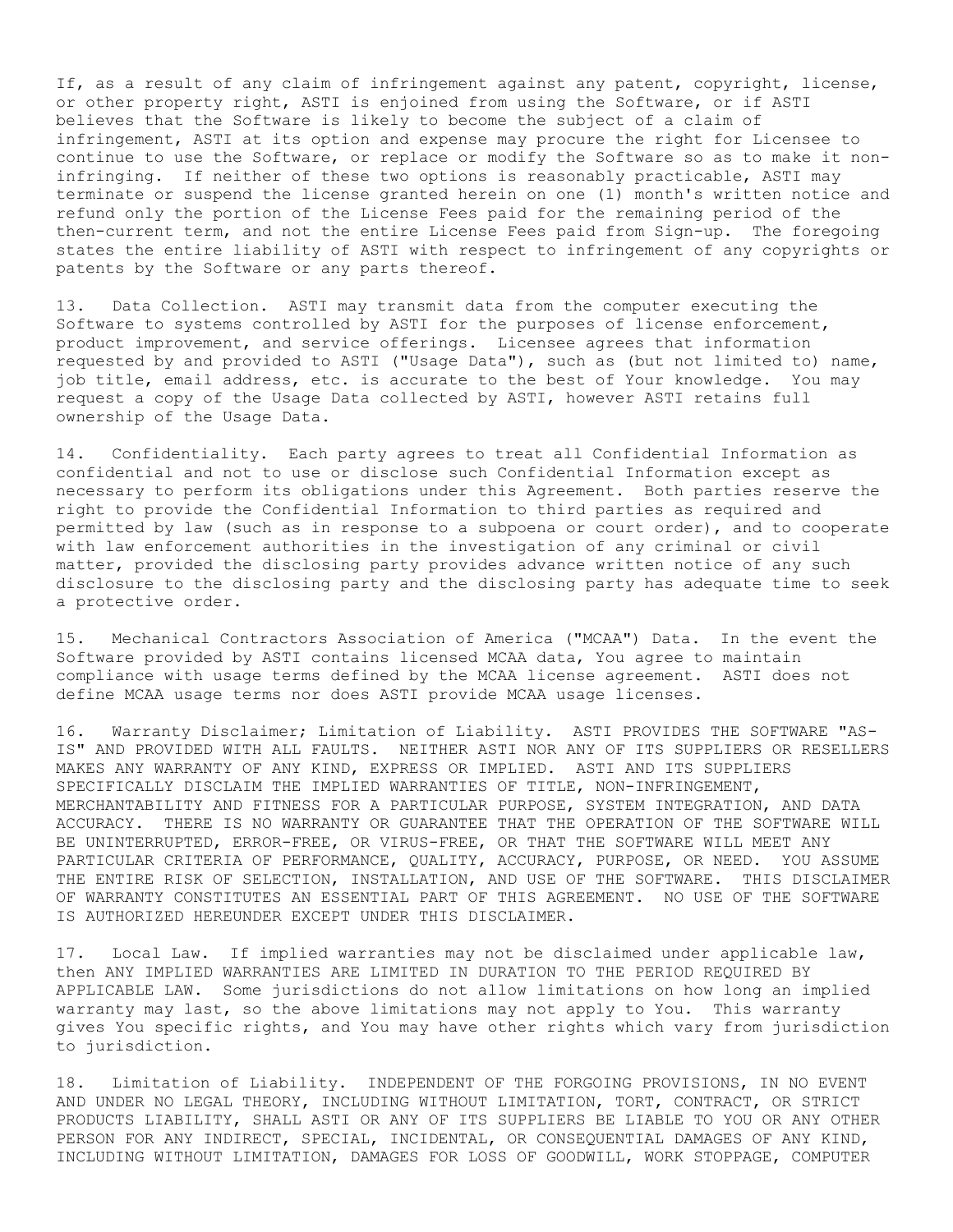MALFUNCTION, OR ANY OTHER KIND OF COMMERCIAL DAMAGE, EVEN IF ASTI HAS BEEN ADVISED OF THE POSSIBILITY OF SUCH DAMAGES. THIS LIMITATION SHALL NOT APPLY TO LIABILITY FOR DEATH OR PERSONAL INJURY TO THE EXTENT PROHIBITED BY APPLICABLE LAW. IN NO EVENT SHALL ASTI'S LIABILITY FOR DAMAGES FOR ANY CAUSE WHATSOEVER, AND REGARDLESS OF THE FORM OF ACTION, EXCEED IN THE AGGREGATE THE AMOUNT OF THE LICENSE FEES PAID FOR THE THEN-CURRENT TERM, AND NOT THE ENTIRE LICENSE FEE PAID FROM SIGN-UP.

19. Export Controls. You agree to comply with all export laws and restrictions and regulations of the United States or foreign agencies or authorities, and not to export or re-export the Software or any direct product thereof in violation of any such restrictions, laws or regulations, or without all necessary approvals.

20. Licensee Outside The U.S. If You are located outside the U.S., then the following provisions shall apply: (i) Les parties aux presentes confirment leur volonte que cette convention de meme que tous les documents y compris tout avis qui siy rattache, soient rediges en langue anglaise (translation: "The parties confirm that this Agreement and all related documentation is and will be in the English language."); and (ii) You are responsible for complying with any local laws in your jurisdiction which might impact your right to import, export or use the Software, and You represent that You have complied with any regulations or registration procedures required by applicable law to make this license enforceable.

21. Severability. If any provision of this Agreement is declared invalid or unenforceable, such provision shall be deemed modified to the extent necessary and possible to render it valid and enforceable. In any event, the unenforceability or invalidity of any provision shall not affect any other provision of this Agreement, and this Agreement shall continue in full force and effect, and be construed and enforced, as if such provision had not been included, or had been modified as above provided, as the case may be.

22. Arbitration. Except for actions to protect intellectual property rights and to enforce an arbitrator's decision hereunder, all disputes, controversies, or claims arising out of or relating to this Agreement or a breach thereof shall be submitted to and finally resolved by arbitration under the rules of the American Arbitration Association ("AAA") then in effect. There shall be one arbitrator, and such arbitrator shall be chosen by mutual agreement of the parties in accordance with AAA rules. The arbitration shall take place in Atlanta, Georgia, USA, and may be conducted by telephone or online. The arbitrator shall apply the laws of the State of Georgia, USA and/or U.S. federal law to all issues in dispute. The controversy or claim shall be arbitrated on an individual basis, and shall not be consolidated in any arbitration with any claim or controversy of any other party. The findings of the arbitrator shall be final and binding on the parties, and may be entered in any court of competent jurisdiction for enforcement. Enforcements of any award or judgment shall be governed by the United Nations Convention on the Recognition and Enforcement of Foreign Arbitral Awards. Should either party file an action contrary to this provision, the other party may recover attorney's fees and costs up to \$1000.00.

23. Governing Law, Jurisdiction, and Venue. The validity, construction, and performance of this Agreement shall be governed by the law of the State of Georgia, USA, without regard to conflicts of law provisions. The courts of DeKalb County in the State of Georgia, USA or the U.S. District Court, Northern District of Georgia, Atlanta Division, shall be the exclusive jurisdictions and venues for all legal proceedings that are not arbitrated under this Agreement.

24. Force Majeure. Neither party shall be liable for damages for any delay or failure of delivery arising out of causes beyond their reasonable control and without their fault or negligence, including, but not limited to, Acts of God, acts of civil or military authority, fires, riots, wars, embargoes, Internet disruptions, hacker attacks, or communications failures. Notwithstanding anything to the contrary